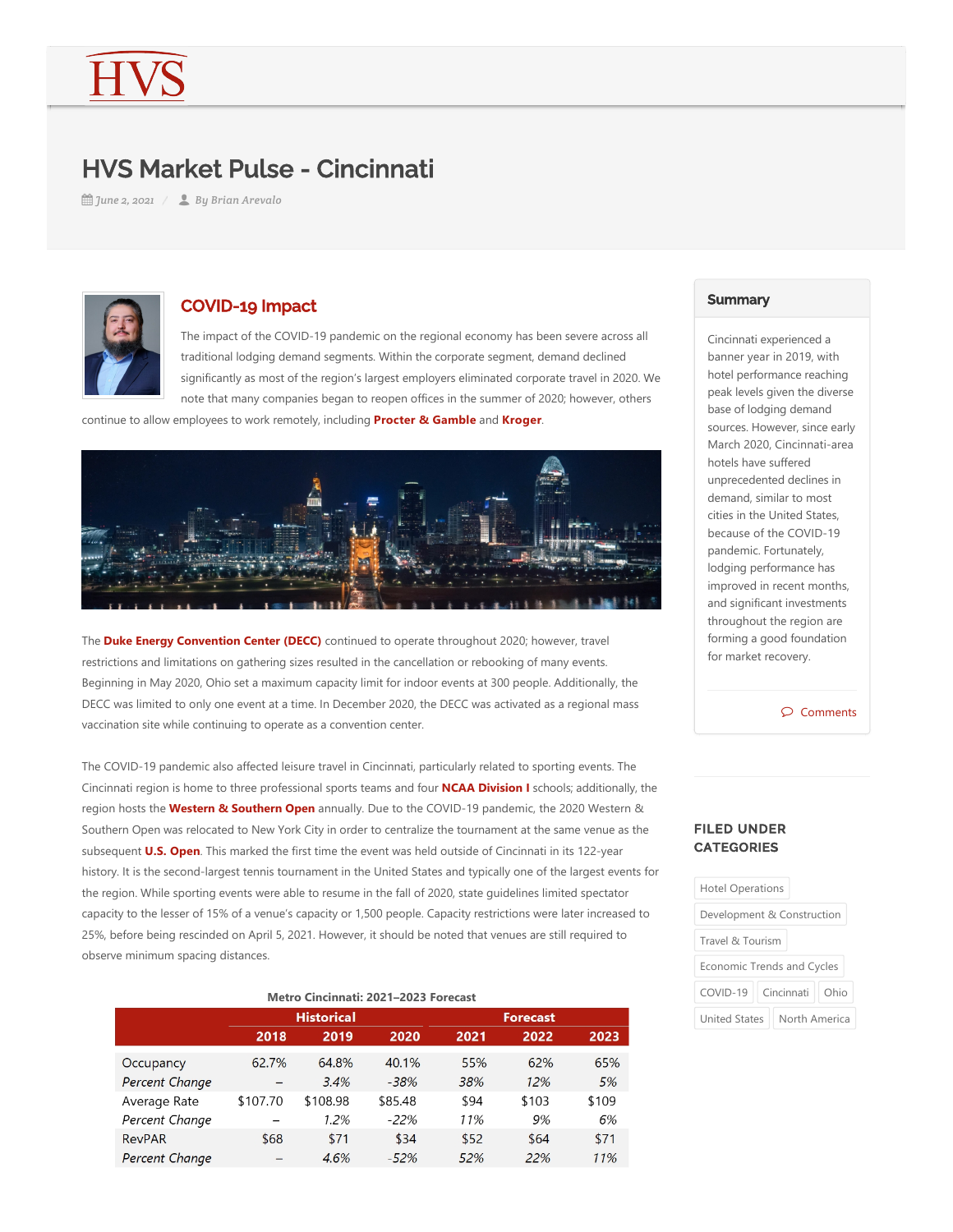## Road to Recovery

Hotel performance remained depressed in the early months of 2021; however, lodging performance began to improve over 2020 levels in March, driven primarily by growth in the leisure segment. Market performance is expected to rebound further in the summer of 2021; moreover, all COVID-19 restrictions will be lifted by June 2, 2021. Finally, the return of the Western & Southern Open in August 2021 should generate substantial hotel demand at a premium rate.

While leisure demand is expected to carry the early recovery, corporate travel is anticipated to return to the market as companies resume travel and shift back to their offices. While it is uncertain when this transition will occur, business‐related demand is expected to begin recovering by the fall of 2021, accelerating in the first half of 2022. Convention demand will likely be the slowest to recover; however, DECC officials are optimistic that convention activity should return to 2019 levels by 2022/23.

## Major Developments

Prior to the onset of the COVID‐19 pandemic, Cincinnati was experiencing a period of expansion, with major developments in housing, logistics, arts and entertainment, and hotels. While some projects that were in early development have been put on hold, construction moved forward on many other developments through 2020. Some of the most significant projects are outlined below.

- **TQL Stadium:** Construction of the \$250-million soccer stadium in the West End neighborhood was completed in April 2021. The state-of-the-art stadium contains 26,000 seats, making it the largest soccerspecific stadium in the United States. Known as TQL Stadium, the facility is home to **FC Cincinnati**, which joined **Major League Soccer** in 2020. The stadium officially opened on May 16, 2021, for the home opener of the 2021 season.
- **Amazon Air Hub:** Construction of the Amazon Air Hub near **Cincinnati/Northern Kentucky International Airport** has fueled growth of logistics and distribution throughout Boone County, Kentucky. Upon completion, the 970-acre site will include a three-million-square-foot package center and parking area for over 100 cargo airplanes. The \$1.5‐billion facility is expected to be completed in 2021.
- **Millennium Hotel Redevelopment:** One of the most ambitious projects is the demolition of the former Millennium Hotel in Downtown Cincinnati. The 872‐room hotel ceased operations on January 1, 2020, and the **Port of Cincinnati** purchased the property in February 2020. Demolition was initially scheduled to begin in March 2020; however, actual demolition work did not begin until March 2021. Demolition is expected to be completed by the summer of 2022. City officials plan to develop a new convention center headquarters hotel on the site. While planning is still in early stages, officials have reported tentative plans for the hotel to feature 800 rooms, 80,000 square feet of meeting space, and connectivity to the DECC.
- **Downtown Hotel Openings:** Since March 2020, three hotels have opened within Downtown Cincinnati: the **Lytle Park Hotel, Autograph Collection**; the **Kinley Cincinnati Downtown, a Tribute Portfolio Hotel**; and the **TownePlace Suites by Marriott**. Additionally, a **Courtyard by Marriott** is under construction within the Central Business District and is expected to open in June 2021. Several other hotels opened in 2020 within suburban markets such as Mason and Florence.

### Conclusion

Given the breadth of ongoing investments throughout the region, Cincinnati is well positioned for long-term economic strength and stability. We anticipate that demand will rebound following the widespread distribution of the vaccine, removal of gathering restrictions, resumption of corporate and international travel, and reopening of major leisure attractions. We continue to watch the factors affecting the local hotel industry, and our many consulting engagements throughout the greater Tri‐State area allow us to keep our finger on the pulse of the market.